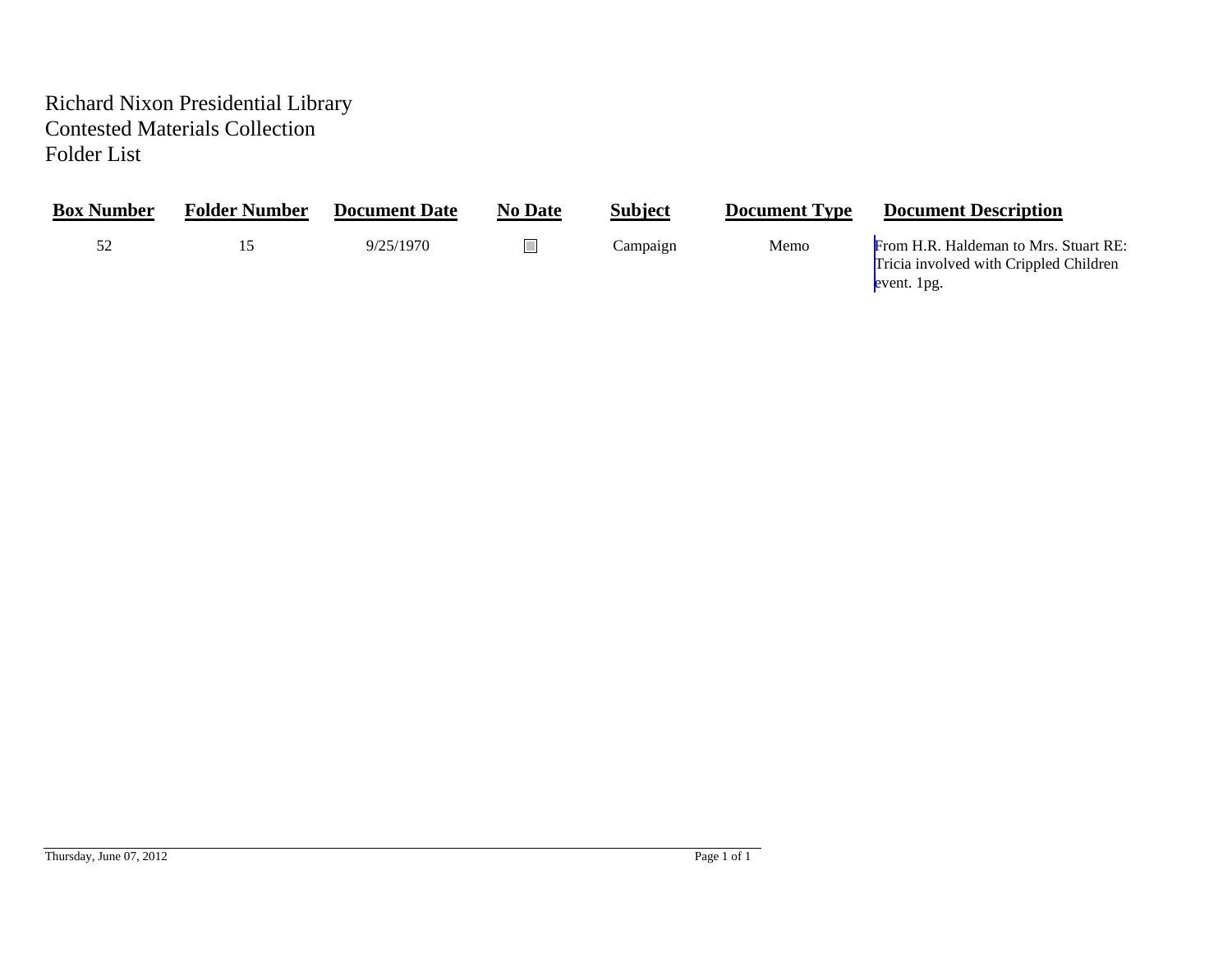## **Presidential Materials Review Board**

**Review on Contested Documents** 

 $\omega$ 

| <b>Box Number:</b> | Collection: Staff Secretary<br>42 |      |                                |                           |                                                    |
|--------------------|-----------------------------------|------|--------------------------------|---------------------------|----------------------------------------------------|
| <b>Folder:</b>     |                                   |      |                                |                           | Action Memo File (P750-800) [P750-799; incomplete] |
| Document           | Disposition                       |      |                                |                           |                                                    |
| 16                 | Retain                            | Open |                                |                           |                                                    |
| 17                 | Retain                            | Open |                                |                           |                                                    |
| 18                 |                                   |      | Retain Close National Security |                           |                                                    |
| 19                 |                                   |      | Return Private/Political       |                           |                                                    |
| 20                 | Retain                            |      |                                | Close Invasion of Privacy |                                                    |
| 21                 | Retain                            | Open |                                |                           |                                                    |
| 22                 | Retain                            | Open |                                |                           |                                                    |

 $\label{eq:1} \hat{X}^{(1)} = \hat{X}^{(1)}$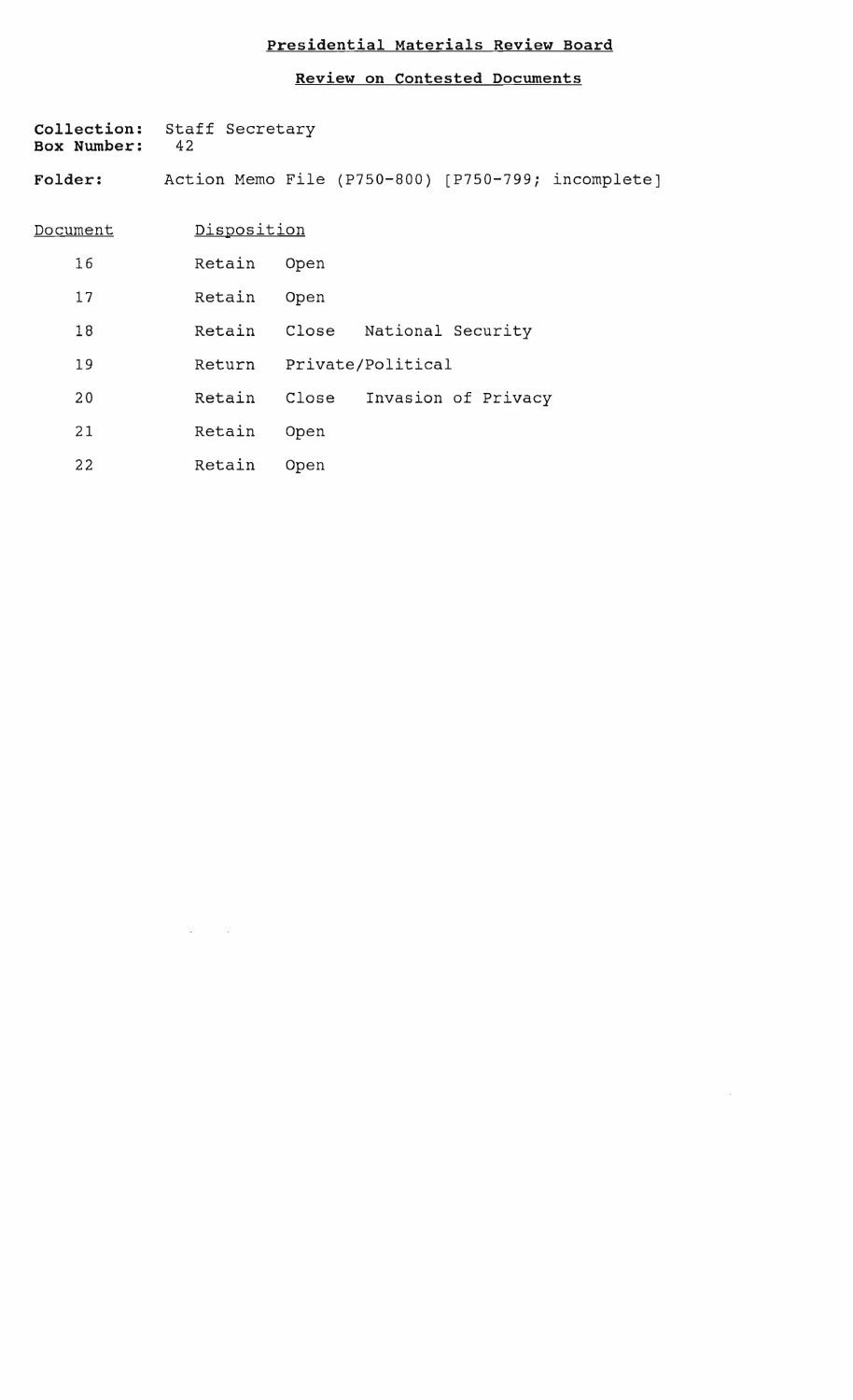| DOCUMENT WITHDRAWAL RECORD [NIXON PROJECT]                                 |                                              |                                                                                                                                                                                                                                                                                                                                                                         |                     |                         |  |  |  |  |
|----------------------------------------------------------------------------|----------------------------------------------|-------------------------------------------------------------------------------------------------------------------------------------------------------------------------------------------------------------------------------------------------------------------------------------------------------------------------------------------------------------------------|---------------------|-------------------------|--|--|--|--|
| <b>DOCUMENT</b><br><b>NUMBER</b>                                           | <b>DOCUMENT</b><br>TYPE                      | SUBJECT/TITLE OR CORRESPONDENTS                                                                                                                                                                                                                                                                                                                                         | DATE                | <b>RESTRICTION</b>      |  |  |  |  |
| $N - 1$<br>[dec.16]                                                        | memo                                         | Holdeman to Keogh re: letter<br>units.                                                                                                                                                                                                                                                                                                                                  |                     | $q 21 70$ C (Nixon)     |  |  |  |  |
| $N - 2$<br>[doc.17]                                                        | memo                                         | Higby to Brown re: his radic-lib<br>$\rho$ an.                                                                                                                                                                                                                                                                                                                          |                     | $q 30 00 $ $C(Nix00)$   |  |  |  |  |
| N.3<br>[dec.18]                                                            | memo                                         | Haldeman to Kissinger re: Postmaster<br>General's thought re. Pow mail.                                                                                                                                                                                                                                                                                                 |                     | $q a $ 70 $ C(Nix00) $  |  |  |  |  |
| $N - 4$<br>$[0.4 \text{ sec.}]$                                            | memo                                         | Haldeman to Mrs. Stuart re: suit's<br>desire to have Tricia over in Georgia.                                                                                                                                                                                                                                                                                            |                     | $\sqrt{ax/b}$ c (Nixon) |  |  |  |  |
| $N - 5$<br>$2doc. 20$ ]                                                    | Memo                                         | RN to Ehrlichman (2' your domestic<br>affairs long-range operations - two<br>major projects.                                                                                                                                                                                                                                                                            |                     | $-121/70$ $C(Nixon)$    |  |  |  |  |
| $N - h$<br>$[$ dcc. $21$ ]                                                 | memo                                         | Chotiner to Higby re: Tom Melady.                                                                                                                                                                                                                                                                                                                                       | 05/0/01             | C(Nixin)                |  |  |  |  |
| ר-א $\,$<br>[dec. 22]                                                      | memo                                         | Haldeman to Chotiner re: Melady's<br>work.                                                                                                                                                                                                                                                                                                                              | $\sqrt{2\sqrt{70}}$ | C(Nixn)                 |  |  |  |  |
|                                                                            |                                              |                                                                                                                                                                                                                                                                                                                                                                         |                     |                         |  |  |  |  |
|                                                                            |                                              |                                                                                                                                                                                                                                                                                                                                                                         |                     |                         |  |  |  |  |
| FILE GROUP TITLE                                                           | STAFF SECRETARY                              | <b>BOX NUMBER</b><br>イス                                                                                                                                                                                                                                                                                                                                                 |                     |                         |  |  |  |  |
| <b>FOLDER TITLE</b><br>Action Memo File (P750-P800) {P750-799; incomplete] |                                              |                                                                                                                                                                                                                                                                                                                                                                         |                     |                         |  |  |  |  |
| rights.                                                                    | B. National security classified information. | <b>RESTRICTION CODES</b><br>A. Release would violate a Federal statute or Agency Policy.<br>E. Release would disclose trade secrets or confidential commercial or<br>financial information.<br>C. Pending or approved claim that release would violate an individual's<br>F. Release would disclose investigatory information compiled for law<br>enforcement purposes. |                     |                         |  |  |  |  |

D. Release would constitute a clearly unwarranted invasion of privacy G. Withdrawn and return private and personal material. or a libel of a living person. Or a libel of a living person.

NATIONAL ARCHIVES AND RECORDS ADMINISTRATION **NATIONAL ARCHIVES** AND RECORDS ADMINISTRATION